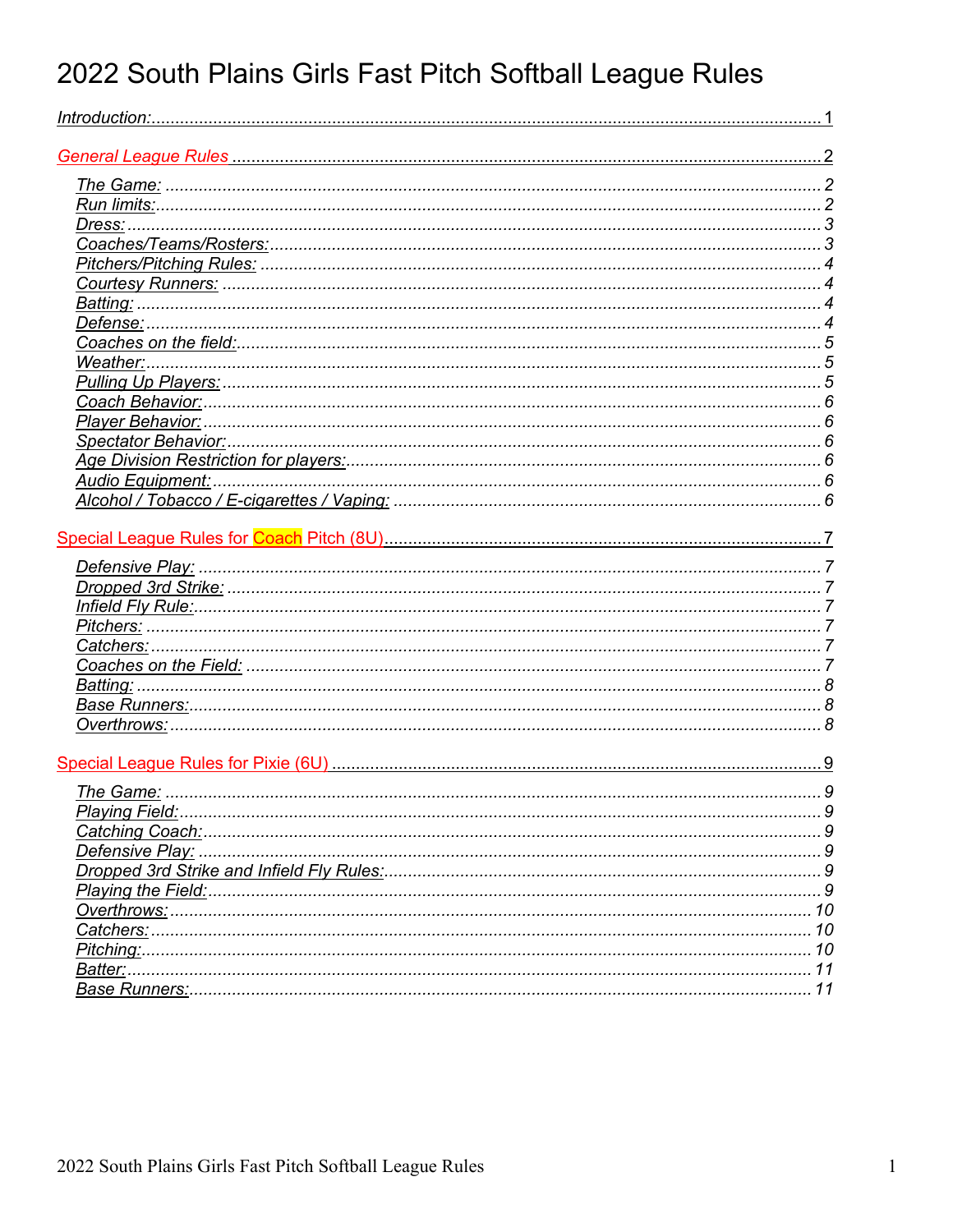#### *Introduction:*

This season is dedicated to the child and future ball player. Please look upon yourselves as teachers. It is alright to want to win, but let's not promote winning at all costs. Remember, these children will be looking to us for instruction and guidance. Teach them the fundamentals and they will remember you for years to come.

# *General League Rules*

**\*\*Any rule not addressed here shall follow the rules of USA Softball.**

*The Game:*

A regulation game shall be:

5 Scheduled Innings or 55 minutes for Pixie (6-U)

- 5 Scheduled Innings or 1 hour 20 minutes for Coach Pitch (8-U)
- 6 Scheduled Innings or 1 hour 20 minutes for 10-U
- 7 Scheduled Innings or 1 hour 20 minutes for 12-U
- 7 Scheduled Innings or 1 hour 20 minutes for 14-U
- 7 Scheduled Innings or 1 hour 20 minutes for 16U-18U

For SPGF League Play only,

Ending the game. When the game time expires before the any game run rules have been reached, if one team cannot catchup with the current innings run limits, the game will be stopped and will be considered a regulation game.

In case of a tie after a regulation game, One (1) extra inning shall be played using International Tiebreaker Rules. If the game is still tied after the one inning, it shall be recorded as a tie. For all Tournaments where games have to have a winner, an unlimited number of ITB innings are allowed.

An inning begins with the 3rd out from the previous inning or when a team has reached its limited number of runs.

**By USA Rule, Sixty (60) seconds are allowed between innings. Please hustle players in and out of the Dugout. Help your catcher get equipment on BEFORE the half inning is over. Violation of this rule, may result in Balls (or Strikes) being called on the current batter.** 

A team must have 6 players within 15 minutes of the scheduled game time to start the game or it is considered a forfeit.

The Game Clock starts when the meeting at Home Plate with the Umpires and Coaches concludes.

#### *Run limits:*

Pixie  $(6-U) - 5$  runs per inning max\* Coach Pitch  $(8-U) - 5$  runs per inning max<sup>\*</sup> 10U – 5 runs per inning max\* 12U – 7 runs per inning max\* 14U – 7 runs per inning max\*  $16U-18U - 7$  runs per inning max<sup>\*</sup>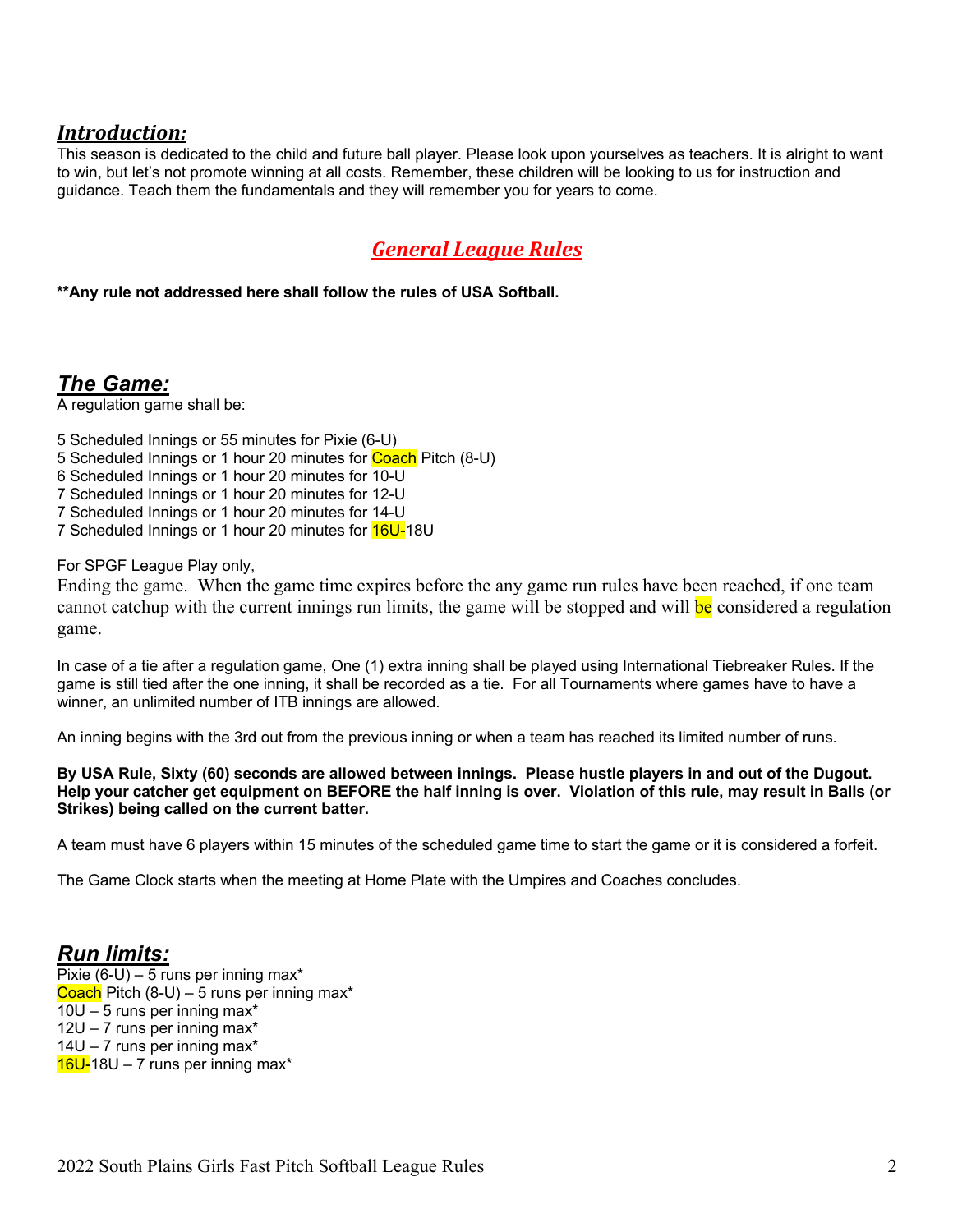\*Only in the **LAST SCHEDULED REGULATION INNING**, a maximum of 7 runs shall be the rule. The runs not obtained in previous innings are NOT accumulated with the next inning's runs.

#### *Dress:*

- 1. Conventional playing clothes and league issued jersey only.
- 2. Pants or shorts, that must be alike in color, can be selected as a team preference.
- 3. 10-U, 12-U, 14-U and 16U-18-U must wear batting helmets with a face-guard. Chinstraps are optional but are strongly encouraged.
- 4. Coach Pitch (8-U) must wear batting helmets with face-guard and chinstraps.
- 5. Pixie (6-U) must wear batting helmets with chinstraps. Face-guards are optional, but are strongly encouraged. The pitcher's helmets must have both chinstrap and face-guard.
- 6. 6U-12U NON-meatal cleats are allowed and 14U and Up METAL CLEATS ARE ALLOWED, in SPGF sponsored play. Included but not limited to Pre-season Tournament, Regular Season, End of Season Tournament and Fall Ball. USA/ASA Rule 3, Section 6, Letter G, EFFECT: Players wearing metal cleats after being warned by the Umpire, shall be Ejected.
- 7. A. In 6U Batting Helmets with Facemasks and Chin Straps are required for the Pitcher.

#### *Coaches/Teams/Rosters:*

Each team will have a Head Coach, a minimum of two (2) Assistant Coaches, and a Female chaperone. All Coaches will be listed on the official SPGF team roster. ALL Coaches, including Volunteers for practice, dugout parent, team parent, Female Chaperone, and anyone person who has contact with the players must receive an ACE Certified Coach card. First violation is a warning to the Head Coach and subsequent violations will result in the Executive Board issuing a forfeit to the offending team. Any coach or volunteer who is on the field or in the dugout must have their ACE Card available for verification if asked by an umpire or league official. Any person on the field or in the dugout, who is not able to present proof of completion of ACE certification will be ejected from the game and suspended from the following game. Further violations may result in forfeiture and suspension

Rosters of all teams shall consist of at least 10 players. Each Manager will exchange rosters prior to the game. An official roster will be tuned into the Umpire on a proper line-up card. No other line-up written on any other paper will be accepted. Umpires will turn these in along with official game scores to the UIC nightly.

Home team will keep the official score book on a paper scorebook. Visiting team is recommend to keep an official scorebook as well in case a dispute occurs.

Each team will bat the lineup, time allowing.

Defense shall consist of 10 players for Coach Pitch (8-U) and 10-U. The tenth player shall play as a Rover and must start on the grass, but may play in once the ball is hit.

For 6u - Defense shall consist of maximum of 6 players in the infield and the remaining players on the roster may play in the outfield. The outfielders must start on the grass, but may play in once the ball is hit.

Defense shall consist of 9 players for 12-U, 14-U and **16-U**-18-U.

Managers shall play any combination of players per inning on defense. Players may only be a sub on the bench for 1 inning at a time and must play at least every other inning.

NO FIELDER, OTHER THAN THE CATCHER, MAY SET UP CLOSER THAN 35FT TO HOME PLATE BEFORE THE BALL IS HIT.

There are no automatic outs for shortage of players.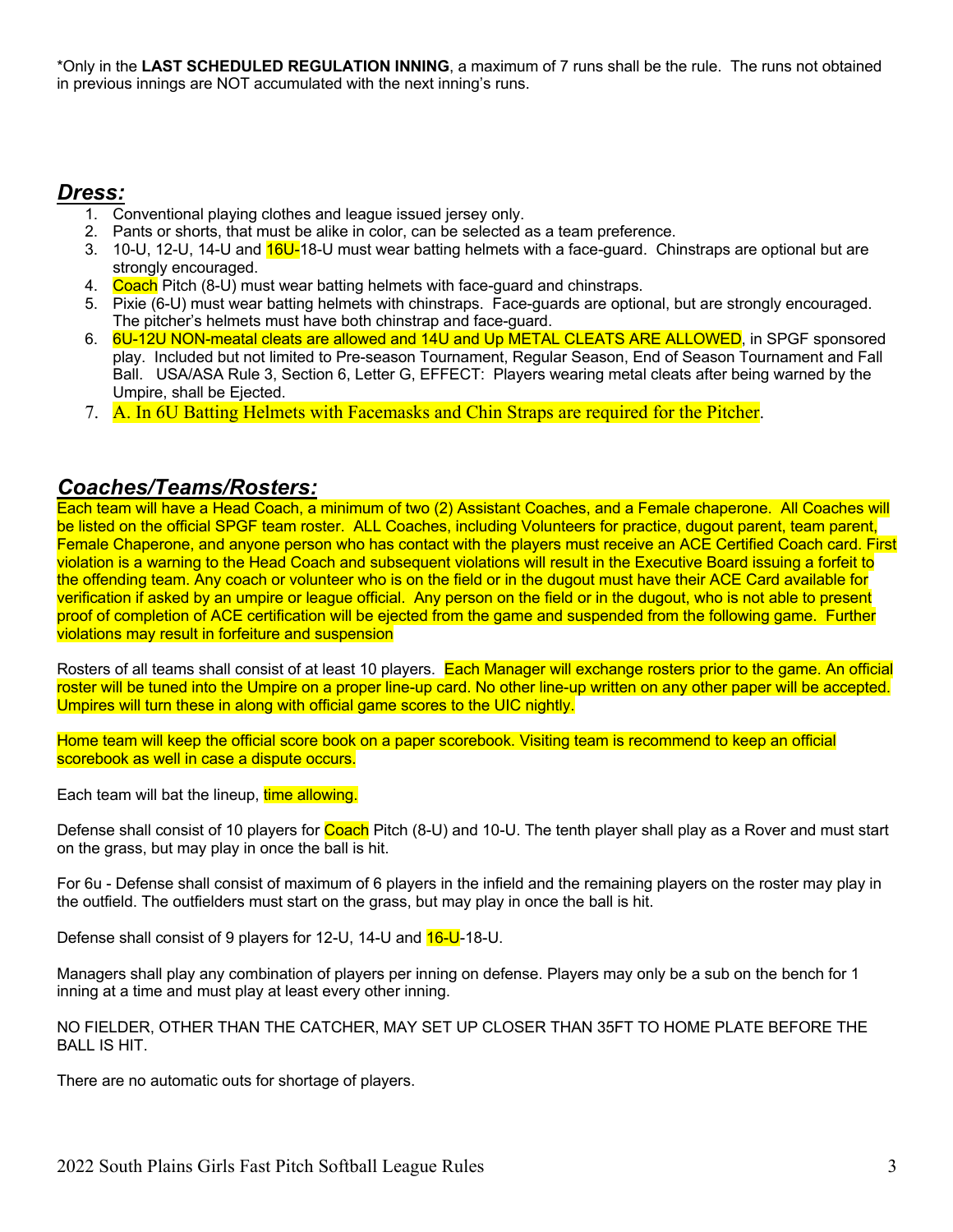# *Pitchers/Pitching Rules:*

- 1. Pixie (6-U) and Coach Pitch (8-U) A player may not play the position of pitcher more than six (6) outs in a single game.
- 2. 10-U and 12-U are limited to any 9 outs in a game per pitcher
- 3. 14-U and 16-U-18-U shall have open pitching.

Violation of #1 or #2 above will result in a forfeit of the game.

Pitchers may use the pitching motions allowed in USA Rules. Please see the official changes in USA handbook.

#### **Refer to the USA Rule book on rules dealing with pitching motion. Crow hop is not allowed.**

#### *Additional Pitching info:*

.

- 1. Each coach will be allowed three (3) conferences per pitcher per game and the pitcher must be removed during the 3rd conference.
- 2. A pitching change without a conference counts towards a conference against the pitcher leaving the pitching position.
- 3. Any defensive conference is a conference on the current pitcher.
- 4. A pitcher can only be charged a maximum of 3 outs per inning.
- 5. If a team reaches the run limit in an inning, the pitcher in the circle shall be credited with the outs not actually earned.
- 6. The Pitcher's Glove CANNOT have Yellow markings on it which also includes the stitching. If a glove is found, the pitcher will have to change gloves or mark out the yellow on the glove with a black marker. This rule does not apply to 6u and 8u.

#### *Courtesy Runners:*

In SPGF, everyone bats in the lineup so courtesy runners are not allowed except:

For Age Division 8u, 10u, 12u, 14u, With two outs, the catcher is allowed to have a courtesy runner. The courtesy runner must be the player making the second out. This will allow the catcher time to get equipment on for the next inning.

# *Batting:*

The Batting lineup will consist of all players that are present. The order cannot change during the game. Late arrivals shall be added to the bottom of the roster no matter when they arrive.

If a player is injured and unable to take her turn at bat, she shall be scratched for the remainder of the game.

An injured player may return as long as they have not missed their turn in the lineup. There are no automatic outs for shortage of players

#### *Defense:*

Players may be moved from position to position on the field during an inning without causing delay to the game.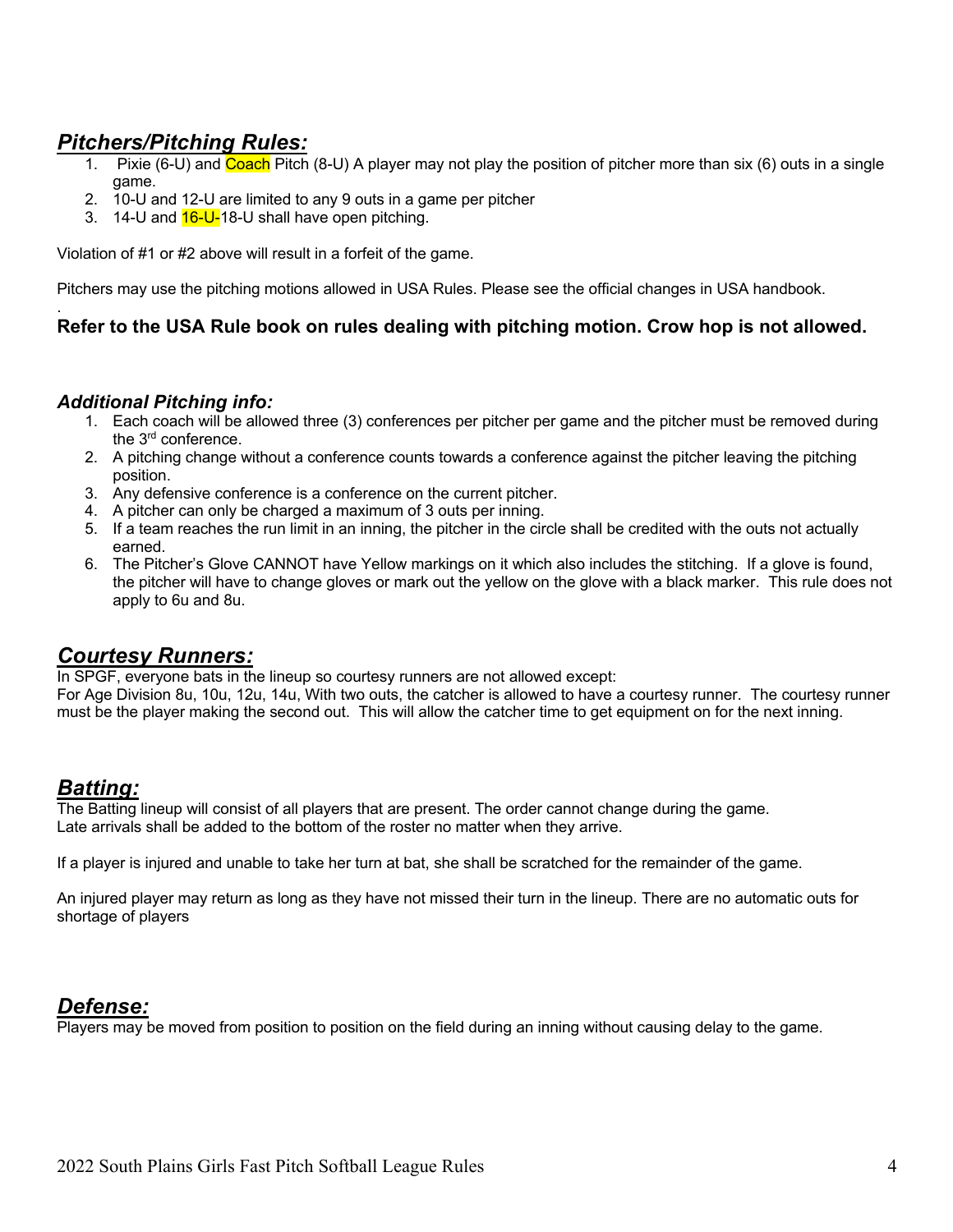# *Coaches on the field:*

#### Offensive Coaches:

Offensive team may have two (2) coaches on the field at a time (1<sup>st</sup> Base and 3<sup>rd</sup> Base). These 2 coaches must remain in their respected coach's boxes.

EXCEPTIONS:

1. Pixie (6-U) and Coach pitch (8-U) have 3 coaches  $(1<sup>st</sup>$  Base,  $3<sup>rd</sup>$  Base and Pitching Coach)

Interference by Offensive Coaches – "When a coach intentionally interferes with a batted or thrown ball, or interferes with the defensive team's opportunity to make a play on another runner, the ball is dead. The runner closest to home plate at the time of the interference is out. All runners not out must return to the last base touched at the time of the interference (USA/ASA Rule 8, Section 7, Article O)

EXCEPTION: Special League Rules for Pixie (6U) - Pitching Section - #7

#### Defensive Coach:

One Defensive Coach is allowed out of the dugout. This coach may use 1 bucket on the field for sitting purposes. The coach may not stand/sit closer to home plate than the end fence of the dugout and may not stand/sit closer to the infield than 3ft from the dugout fence.

EXCEPTION:

1. Pixie (6-U) One Defensive Coach and One Catching Coach. The Defensive Coach will follow the above rule. The Catching Coach will follow the rule defined in the Special League Rules for Pixie(6U)

Obstruction by Defensive Coaches - If any Defensive Coach intentionally obstructs with the live play, the penalty will be an immediately dead ball, and all runners will be awarded 2 extra bases from their last legally touched base.

#### *Weather:*

If inclement weather is imminent or any lightning is seen or thunder is heard, an Umpire/UIC/Board Members in Charge may call the game due to weather. Three (3) complete innings played is considered an official game.

- If a game is called due to weather, the following will determine the possible outcome of the game.
	- The game has not completed 3 innings; the game will be continued from the stopping point and finished on the next available day (pending scheduling).
	- The game has completed at least 3 innings, The Home Team has not completed their turn at bat and the Home Team is not in the lead but is able to "catch up" in the current inning. The score will revert back to the last inning completed and the game will be over.
	- If the game has completed at least 3 innings, The Home Team is ahead in the bottom of an inning. The game will end with the current score.
	- If the game has completed at least 3 innings, If either the Home Team or the Visitor Team is ahead more than the allotted runs in the current inning. The game will end with the current score.

#### *Pulling Up Players:*

If a team is short players to field a full team, they may pull up no more than three (3) girls from the next lower division to fill spots in order to play the game. All pulled up players shall wear their own league uniform and bat last in the lineup. They cannot pitch! Any late arriving player shall replace a pulled up player in the lineup. Violation of this policy is forfeiture of the game.

Players who play up a division to fill a short roster are still bound by the "Age Division Restrictions for Players." For a 12u player to be eligible to play for a 14u team, they must be 12 years old on Jan 1<sup>st</sup> of the current year. Failure to follow with guidelines will result in the offending team forfeiting the game.

#### **A team must have 6 players within 15 minutes of the scheduled game time to start the game or it is considered a forfeit.**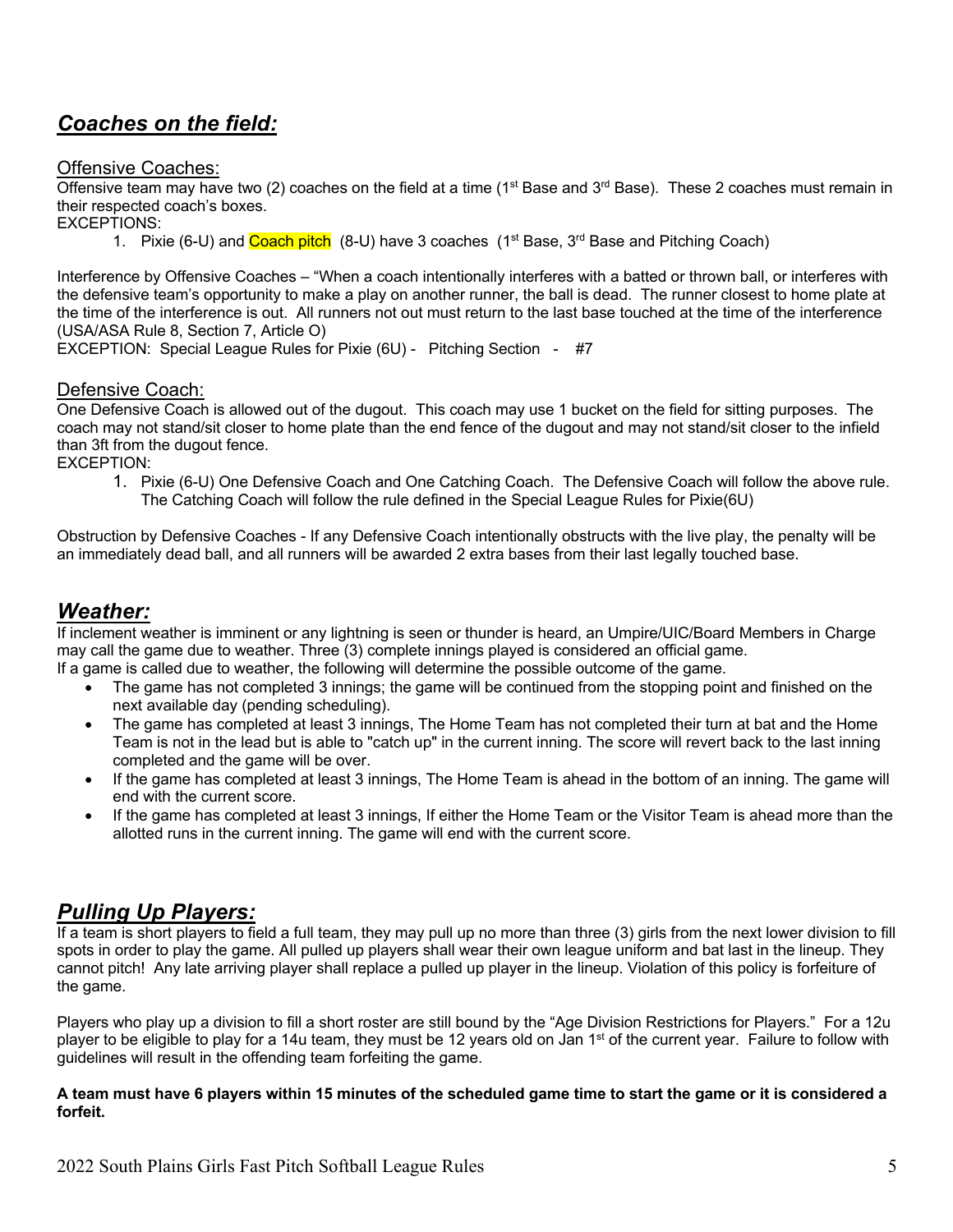# *Coach Behavior:*

- 1. No coach will charge out of the dugout when questioning an umpire's decision. An act of this nature will result in immediate ejection from the game and the ballpark. Any action resulting in a warning or ejection from the game will result in a meeting with the board or the appropriate committee.
- **2.** No team shall station a coach, player or parent down the opposite baseline to give instructions to their players. This does not include the base coach.
- 3. **Coaches will be responsible for the actions of their parents.**
- 4. Unsportsmanlike conduct by any coach that is directed at the opposing players, coaches or parents shall not be permitted. The same can be said for umpires and commissioners.

#### *Player Behavior:*

Players may chant or shout positive things to their teammates. Negative or unsportsmanlike comments directed to opposing players, coaches or fellow teammates shall not be tolerated. Dismissal from the game may result and an appearance in front of the board for further action may be taken. For 6u and 8u the pitcher and catcher cannot chant due to the pitching coach trying to talk to the batter.

#### *Spectator Behavior:*

Spectators should act in a sportsmanlike manner. Anyone attending the game is subject to the alcohol / tobacco / ecigarettes / vaping rules of the league and violation of this rule will be removal from the park area. Please promote a positive environment for the girls of this league. Any spectator in violation of this policy may be asked to leave the field area. Failure to do so could result in the game being stopped and a forfeit issued.

#### *Age Division Restriction for players:*

In order for a player to attempt to play up a division, a player must have completed all of the following.

- 1. Play at least one year in their designated age division
- 2. If the player is one year younger than required to play in the next age division, then the player will have the option to move up.

Example: If the player is age 6 as of January  $1<sup>st</sup>$  she would have the option to play 6u or 8u If the player is age 8 as of January  $1<sup>st</sup>$ , she would have the option to play 8u or 10u If the player is age 10 as of January  $1<sup>st</sup>$ , she would have the option to play 10u or 12u If the player is age 12 as of January  $1<sup>st</sup>$ , she would have the option to play 12u or 14u

#### *Audio Equipment:*

The use of Audio equipment is NOT permitted during games. Audio equipment may ONLY be used during the official warm up period before or between games.

# *Alcohol / Tobacco / E-cigarettes / Vaping:*

Alcohol / Tobacco / E-Cigarettes / Vaping of any form is not permitted at the ball fields. Any person in violation of any rule of the league is subject to a hearing by the board for possible disciplinary action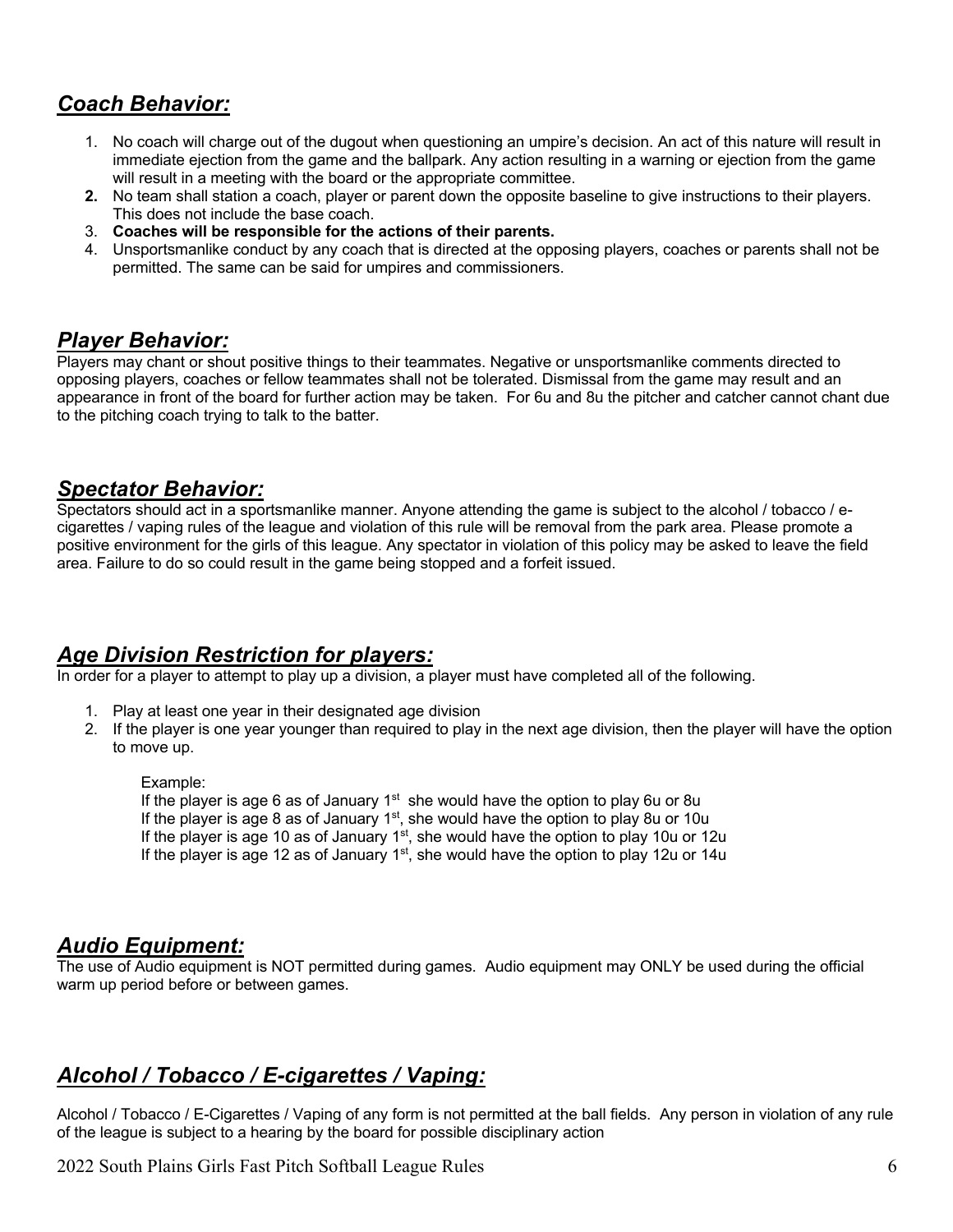# Special League Rules for Coach Pitch (8U)

## *Defensive Play:*

A defensive player may not intentionally roll or run the ball to a base that is not a normal play. The ball may not intentionally be rolled or run to the pitcher. If, in the judgment of the umpire, any violation has occurred, this shall result in the base runners given an extra base.

The defensive player must play the "Normal Location" of her position and must throw the ball to the base or the runner will be called safe. EXCEPTION: If, in the opinion of the umpire, a tag on the runner or completing a forced out (stepping on the bag), a defensive player would not have to throw the ball. A "Run Down Situation" ("Hot Box", "Pickle") is a NORMAL part of Play.

#### *Dropped 3rd Strike:*

Dropped third strike rule is **NOT** in effect for CP (8-U).

## *Infield Fly Rule:*

Infield Fly Rule is **NOT** in effect for CP (8-U)

#### *Pitchers:*

- 1. The pitchers circle will be the same as 10-U.
- 2. The ball will be pitched from a Coach. It will be the responsibility of the offensive team to supply an adult to pitch.
- 3. The pitcher must have one foot inside the circle and be no closer to home plate than the pitching rubber, (i.e. the 35 ft. rubber) until the ball is hit.
- 4. When the ball is thrown back to the pitcher and the pitcher has control of the ball with both feet inside the circle, the ball is considered dead at this point and play should be stopped by the umpire. If the pitcher runs through the circle with control of the ball *after the initial play on the ball*, the play will be called dead.
- 5. A player may not play the position of pitcher more than six (6) outs in a single game.
- 6. If a team reaches the run limit in an inning, the pitcher in the circle shall be credited with the outs not actually earned.

#### *Catchers:*

All catchers shall be required to wear full catching gear at all times during a defensive inning. All catchers will be required to play in the catching position (a crouched position directly behind home plate) to catch a pitched ball.

#### *Coaches on the Field:*

- 1. The coach pitcher will try to avoid interfering with the play after the ball has been hit by moving to foul territory. If in the judgment of the umpire, the coach pitcher intentionally interferes with the play:
	- a. The ball is declared dead.
	- b. The batter is awarded 1st base
	- c. All other runners will advance one base, only if forced by the award of 1st base to the batter
		- d. The batting team is given an out
- 2. The coaching of the batter will ONLY be allowed from the "pitching coach".
- 3. The "pitching coach" shall not be allowed to instruct or coach any base runners. Once the ball is release the pitch coach may no longer instruct the batter or any base runners.
- 4. If a pitching coach does coach a base runner, the runner given the instruction will be called out. (Umpire shall give a team one (1) warning first.)
- 5. 1<sup>st</sup> and 3<sup>rd</sup> Base Coaches cannot coach the batter. They may only coach the base runners. There is a line between coaching and cheering the batter from the  $1<sup>st</sup>$  and  $3<sup>rd</sup>$  Base Coaches. If in the umpire's judgment, this line has been crossed, 1 strike will be given to the batter. (Umpire shall give a team one (1) warning first.) Removed the original #5 rule and is replaced with explanation in rule #1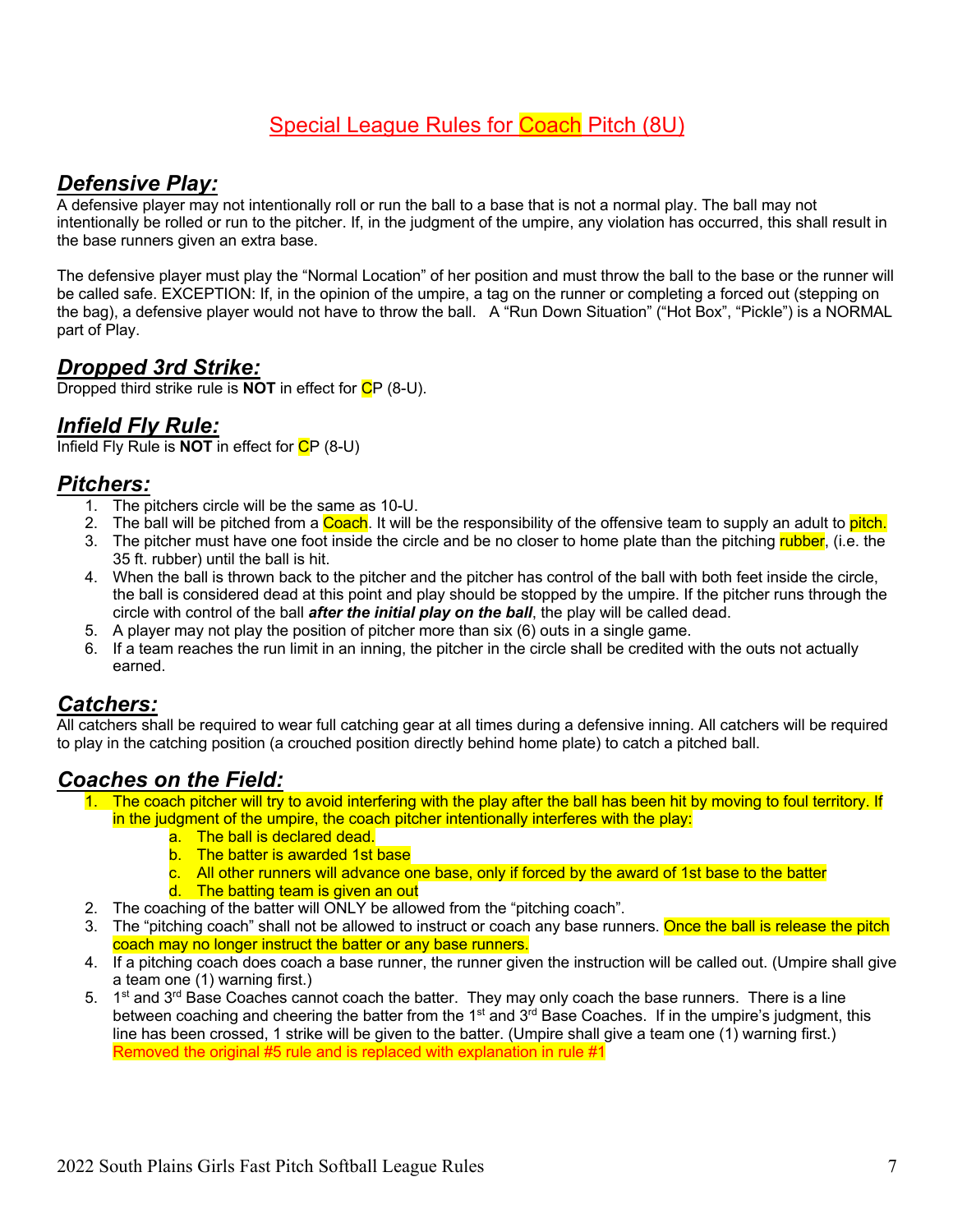# *Batting:*

- 1. NO BUNTING If in the umpire's judgment, the bunt was intentional, the batter will be called out.
- 2. Each batter shall be allowed 5 pitches to hit a fair ball. There are no walks. Should the player foul off the 5th pitch, she shall receive a 6th. If she fouls off the 6th, she shall receive a 7th. The 7th pitch shall be the last pitch and anything other than a fair hit ball will be an out. All swings and misses and fouls count as strikes. Swinging and missing three pitches is an out.

### *Base Runners:*

- 1. Sliding feet first IS allowed. No head first sliding will be allowed
- 2. No stealing is allowed.
- 3. Each runner may leave the base once the ball is pitched, the ball will be dead if not put in play and each runner must return to their base without liability to be put out.
- 4. Leaving Base Early. An immediate dead ball will be called; the base runner that left early will be out. All other base runners will return to their last legally touched base.
- 5. When the ball is thrown back to the pitcher and she has control of the ball with both feet inside the circle, the play is stopped and time is called by the umpire. If at that time, a runner is more than half way, she shall be awarded the base she was approaching. Less than half way, the runner must return to the previous base they just left.

#### *Overthrows:*

Runners will be allowed to advance on all overthrows that stay within the playing boundaries of the field.

# Special League Rules for Pixie (6U)

#### *The Game:*

**Scoring:** Runners that cross home plate will be counted as runs. See Page 2 - RUN LIMITS: for maximum scoring per inning

**Stealing is NOT allowed!** Runner will return to the last legally touched base.

*Sliding is NOT allowed!* If in the umpire's judgment, the slide was intentional, the runner will be called out.

*Bunting is NOT allowed!* If in the umpire's judgment, the bunt was intentional, the batter will be called out.

# *Playing Field:*

- 1. The distance between bases shall be 60 feet.
- 2. The pitchers circle is the same as 10-U. The Maximum Pitching distance is 35 feet.
- 3. A line will be drawn indicating the half way mark between bases.

#### *Catching Coach:*

A Catching Coach will be from the Defensive team. The Catching Coach will assist the Player catcher with the return of the ball back to the Offensive Coach Pitcher in a timely manner.

If the ball is put into play, both the Offensive Coach Pitcher and Defensive Coach Catcher must retreat from the playing field to either dugout side which is away from the play. They must remain in the same defined location as if they were a Defensive Coach. (Defined by the dugout fence and no more than 3 ft. from the fence)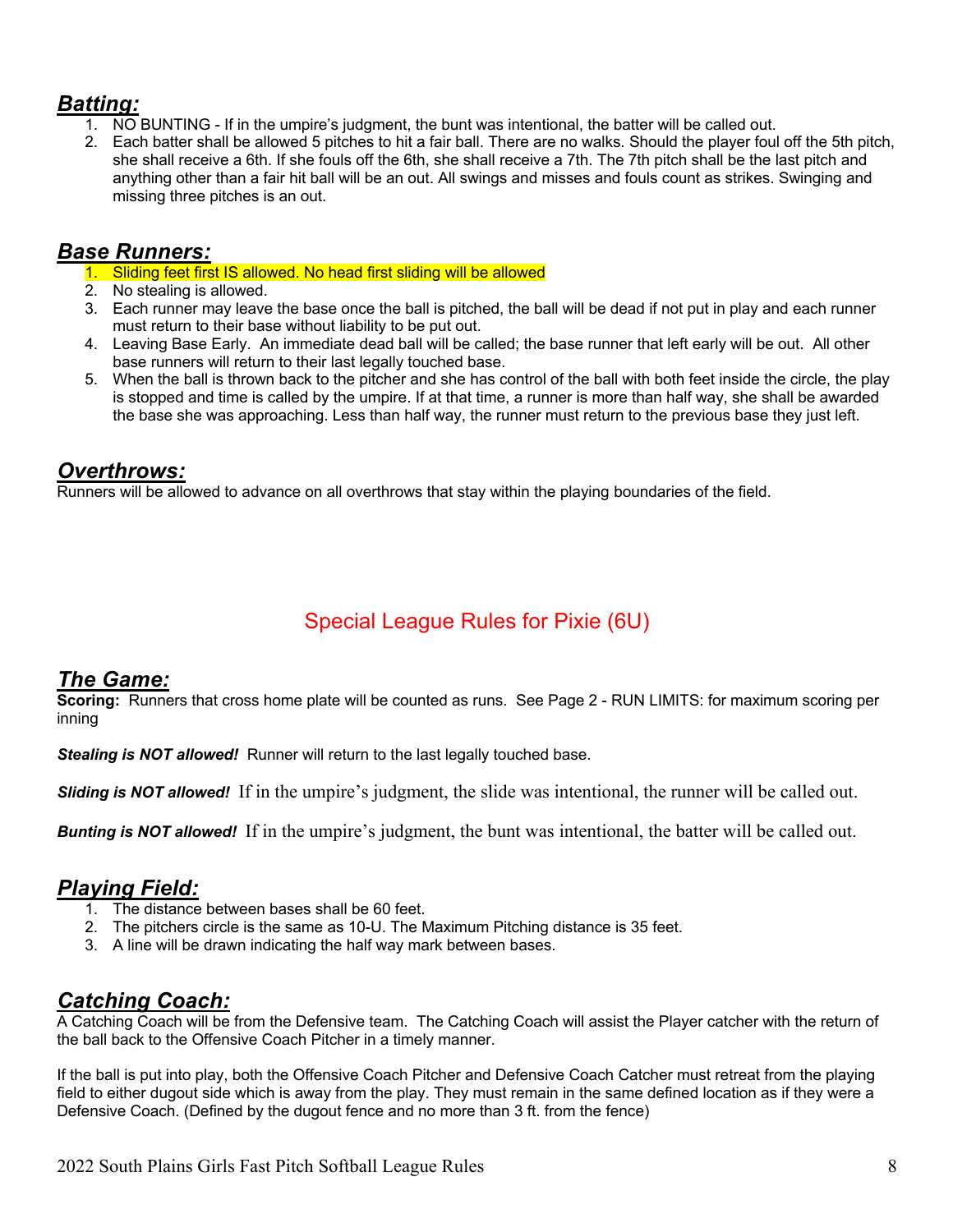### *Defensive Play:*

A defensive player may not intentionally roll or run the ball to a base that is not a normal play. The ball may not intentionally be rolled or run to the pitcher. If, in the judgment of the umpire, any violation has occurred, this shall result in the base runners given an extra base.

The defensive player must play the "Normal Location" of her position and must throw the ball to the base or the runner will be called safe. EXCEPTION: If, in the opinion of the umpire, a tag on the runner or completing a forced out (stepping on the bag), a defensive player would not have to throw the ball. A "Run Down Situation" ("Hot Box", "Pickle") is a NORMAL part of Play.

## *Dropped 3rd Strike and Infield Fly Rules:*

"Dropped Third Strike Rule" and "Infield Fly Rule" are **NOT** in effect for Pixie (6-U).

## *Playing the Field:*

Outfielders must be on the outfield grass until the ball is hit. All defensive infield players must begin play from a position no closer than 35 feet from home plate. Infielders must begin play on the dirt and should start play out of the baselines in order to avoid collisions.

#### *Overthrows:*

Runners will be allowed to advance on all overthrows that stay within the playing boundaries of the field. If on the first play after the ball is hit, an overthrown ball goes to the fence in foul territory, the ball is dead. One base is awarded to all base runners at the position at the time of the throw. Example: The runner is running to first base and the ball is overthrown to 1st base and hits the fence. The runner will advance to  $2<sup>nd</sup>$  base. (Refer to USA/ASA rulebook.)

#### *Catchers:*

All catchers will be required to wear a Helmet with a Facemask and a Chinstrap. The catcher may wear any other protective gear they wish, although it is not required, we do encourage protective gear. Soccer type knee/shin guards are allowed. All catchers are encouraged to play in the proper catching position to catch a pitched ball, which is a crouched stance directly behind home plate.

# *Pitching:*

- 6. An 11" SOFT-TOUCH ball will be used. (Provided by the participating teams) and will be pitched by a coach of the offensive team.
- 7. A team will not be allowed to change a coach pitcher until the inning is over.
- 8. The coach pitcher may pitch anywhere in the pitching circle as long as his/her foot is on or in front of the pitching rubber.
- 9. The coach pitcher must always keep at least one foot completely inside of the outer parameter of the circle and must maintain contact with the ground until after the ball is released. Penalty is dead ball; add one (1) pitch to the count. If this occurs after the 4th pitch, the batter is out.
- 10. The coach pitcher is allowed to coach or talk to the batter, but must not leave the circle before the pitch. The coach pitcher cannot coach the runners and the 1<sup>st</sup> and 3<sup>rd</sup> base coaches can only coach the runners and may not coach the batter. Violation results in the removal of the offending coach.
- 11. The coach pitcher will try to avoid interfering with the play after the ball has been hit by moving to foul territory. If in the judgment of the umpire, the coach pitcher intentionally interferes with the play:
	- e. The ball is declared dead.<br>f. The batter is awarded 1st
	- The batter is awarded 1st base
	- g. All other runners will advance one base, only if forced by the award of 1st base to the batter
	- h. The batting team is given an out
- 12. The defensive player/pitcher must wear a full helmet with an attached faceguard and chinstrap. (A batting helmet with facemask will suffice.)